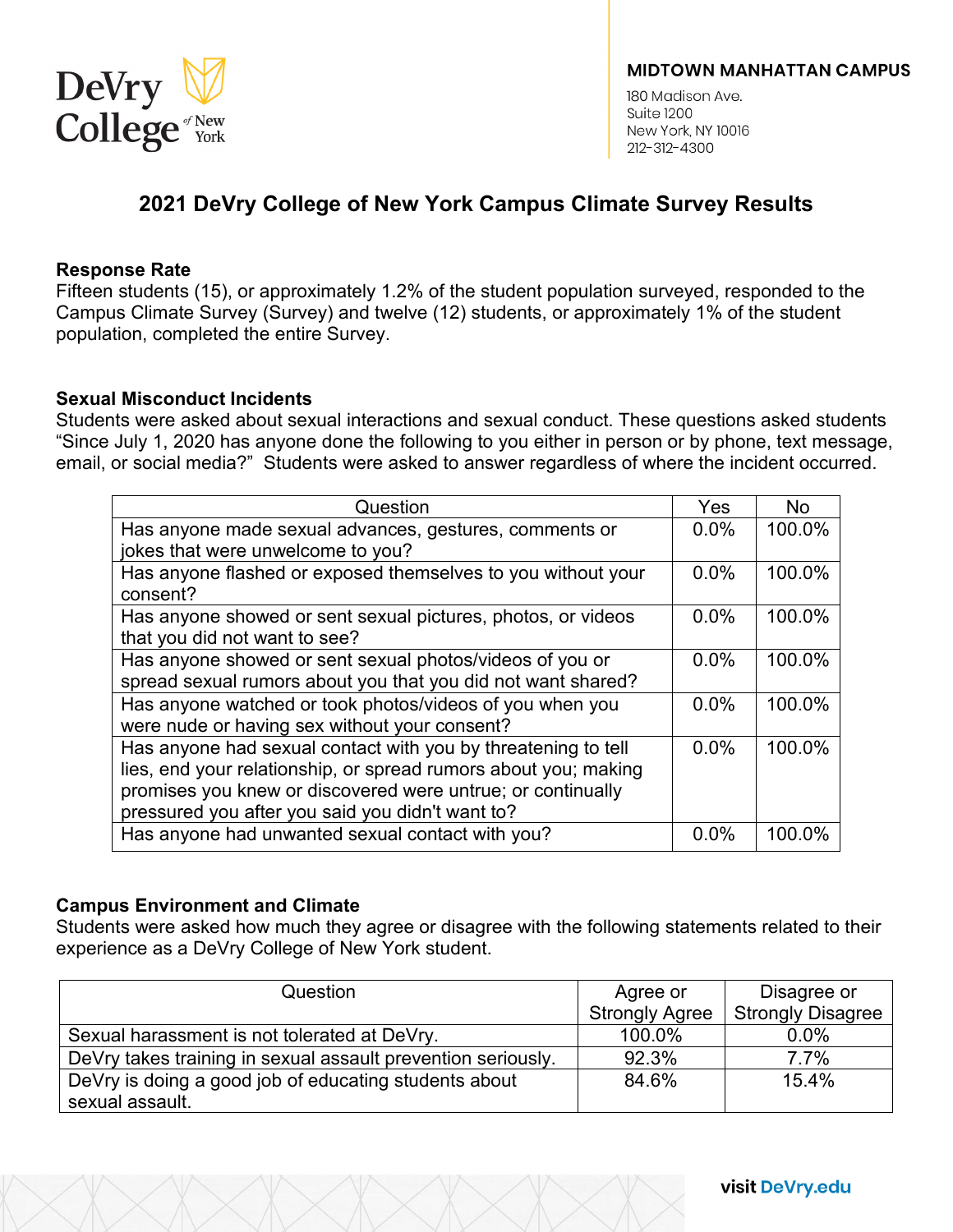

180 Madison Ave. **Suite 1200** New York, NY 10016 212-312-4300

| DeVry is doing a good job of trying to prevent sexual       | 92.3%  | 7.7%    |
|-------------------------------------------------------------|--------|---------|
| assault.                                                    |        |         |
| DeVry is doing a good job of providing needed services to   | 100.0% | $0.0\%$ |
| victims of sexual assault.                                  |        |         |
| DeVry is doing a good job of investigating incidents of     | 92.3%  | 7.7%    |
| sexual assault.                                             |        |         |
| DeVry is doing a good job of holding people accountable for | 84.6%  | 15.4%   |
| committing sexual assault.                                  |        |         |

# **Procedures, Resources and Awareness – Sexual Assault**

Students were asked how much they agree or disagree with the following statements related to procedures, resources and awareness of sexual assault.

| Question                                                     | Agree or              | Disagree or              |
|--------------------------------------------------------------|-----------------------|--------------------------|
|                                                              | <b>Strongly Agree</b> | <b>Strongly Disagree</b> |
| I am aware of and understand DeVry's procedures for          | 85.7%                 | 14.3%                    |
| responding to reports of sexual assault.                     |                       |                          |
| I know what services are available for people who            | 85.7%                 | 14.3%                    |
| experience sexual assault.                                   |                       |                          |
| If a friend was sexually assaulted, I know where to take my  | 100.0%                | $0.0\%$                  |
| friend to get help.                                          |                       |                          |
| DeVry treats students accused of sexual assault fairly.      | 100.0%                | $0.0\%$                  |
| When DeVry determines sexual assault occurred, the           | 100.0%                | $0.0\%$                  |
| perpetrator is sanctioned appropriately.                     |                       |                          |
| If I were sexually assaulted, I believe DeVry would take my  | 100.0%                | $0.0\%$                  |
| case seriously.                                              |                       |                          |
| If I were sexually assaulted, I believe DeVry would protect  | 92.9%                 | 7.1%                     |
| my privacy.                                                  |                       |                          |
| If I were sexually assaulted, I believe DeVry would treat me | 100.0%                | 0.0%                     |
| with dignity and respect.                                    |                       |                          |
| If I were sexually assaulted, I believe DeVry would enable   | 92.9%                 | 7.1%                     |
| me to continue my education without interacting with the     |                       |                          |
| person who assaulted me.                                     |                       |                          |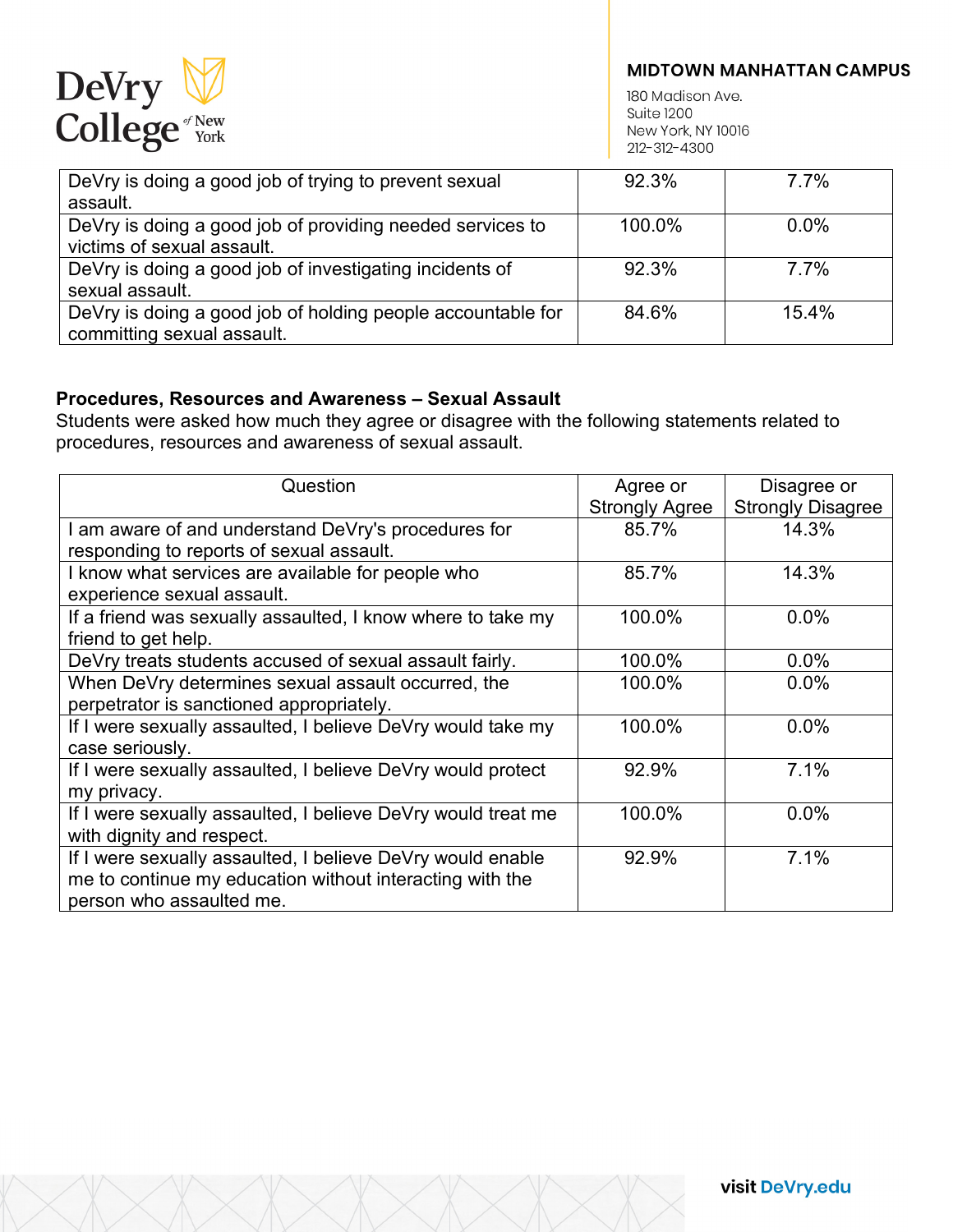

180 Madison Ave. **Suite 1200** New York, NY 10016 212-312-4300

# **Procedures, Resources and Awareness – Sexual Harassment**

Students were asked how much they agree or disagree with the following statements related to procedures, resources and awareness of sexual harassment.

| Question                                                      | Agree or              | Disagree or              |
|---------------------------------------------------------------|-----------------------|--------------------------|
|                                                               | <b>Strongly Agree</b> | <b>Strongly Disagree</b> |
| I am aware of and understand DeVry's procedures for           | 84.6%                 | 15.4%                    |
| responding to reports of sexual harassment.                   |                       |                          |
| I know what services are available for people who experience  | 84.6%                 | 15.4%                    |
| sexual harassment.                                            |                       |                          |
| If a friend was sexually harassed, I know where to take my    | 100.0%                | 0.0%                     |
| friend to get help.                                           |                       |                          |
| DeVry treats students accused of sexual harassment fairly.    | 100.0%                | 0.0%                     |
|                                                               |                       |                          |
| When DeVry determines sexual harassment occurred, the         | 100.0%                | $0.0\%$                  |
| perpetrator is sanctioned appropriately.                      |                       |                          |
| If I were sexually harassed, I believe DeVry would take my    | 92.3%                 | 7.7%                     |
| case seriously.                                               |                       |                          |
| If I were sexually harassed, I believe DeVry would protect my | 92.3%                 | 7.7%                     |
| privacy.                                                      |                       |                          |
| If I were sexually harassed, I believe DeVry would treat me   | 100.0%                | 0.0%                     |
| with dignity and respect.                                     |                       |                          |
| If I were sexually harassed, I believe DeVry would enable me  | 92.3%                 | 7.7%                     |
| to continue my education without interacting with the person  |                       |                          |
| who harassed me.                                              |                       |                          |

# **Procedures, Resources and Awareness – Intimate Partner Violence**

Students were asked how much they agree or disagree with the following statements related to procedures, resources and awareness of Intimate Partner Violence.

| Question                                                     | Agree or              | Disagree or              |
|--------------------------------------------------------------|-----------------------|--------------------------|
|                                                              | <b>Strongly Agree</b> | <b>Strongly Disagree</b> |
| I am aware of and understand DeVry's procedures for          | 84.6%                 | 15.4%                    |
| responding to reports of intimate partner violence.          |                       |                          |
| I know what services are available for people who experience | 84.6%                 | 15.4%                    |
| intimate partner violence.                                   |                       |                          |
| If a friend experienced intimate partner violence, I know    | 100.0%                | $0.0\%$                  |
| where to take my friend to get help.                         |                       |                          |
| DeVry treats students accused of intimate partner violence   | 100.0%                | $0.0\%$                  |
| fairly.                                                      |                       |                          |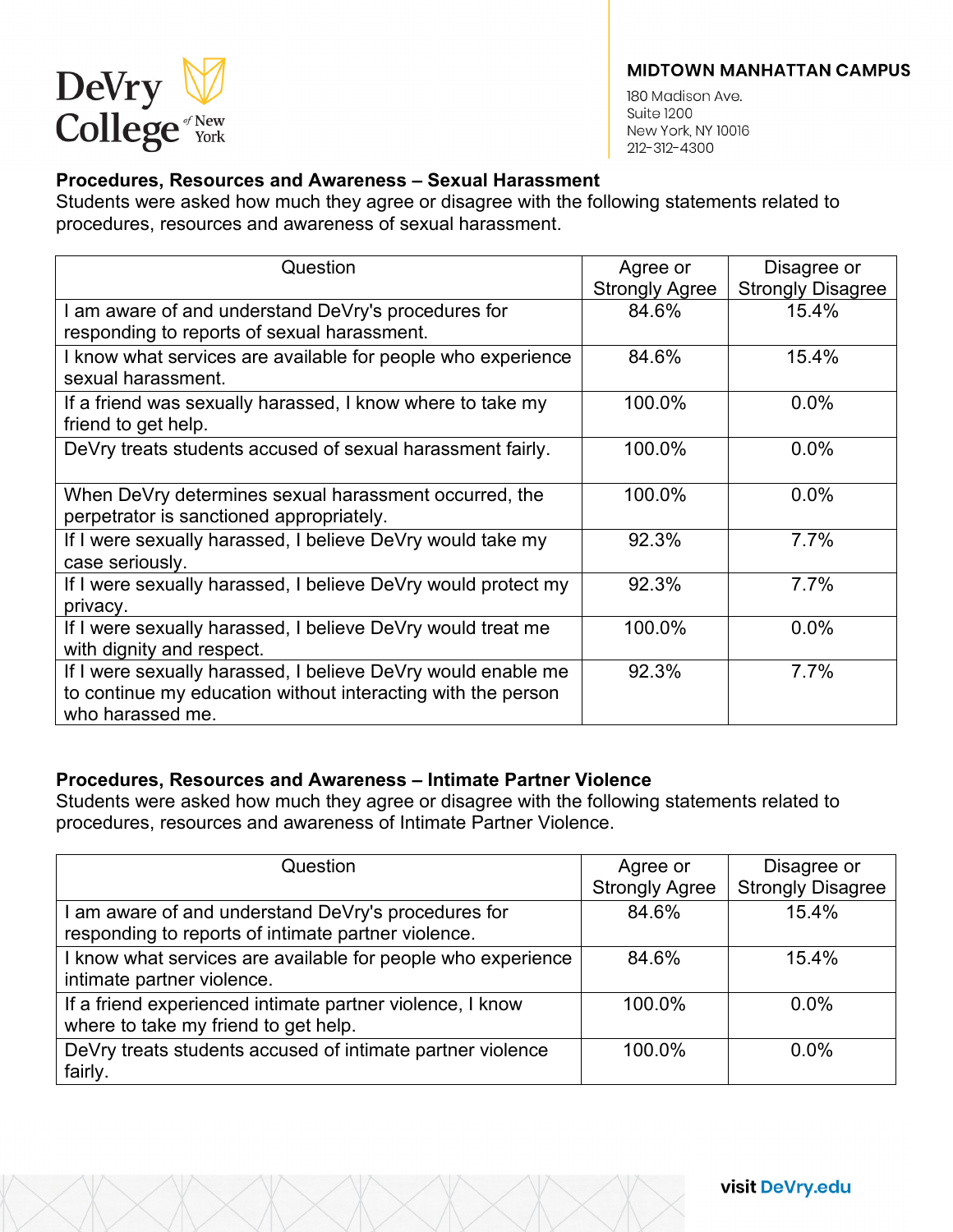

180 Madison Ave. **Suite 1200** New York, NY 10016 212-312-4300

| When DeVry determines intimate partner violence occurred,<br>the perpetrator is sanctioned appropriately.                                                                                      | 92.3%  | 7.7% |
|------------------------------------------------------------------------------------------------------------------------------------------------------------------------------------------------|--------|------|
| If I experienced intimate partner violence, I believe DeVry<br>would take my case seriously.                                                                                                   | 92.3%  | 7.7% |
| If I experienced intimate partner violence, I believe DeVry<br>would protect my privacy.                                                                                                       | 92.3%  | 7.7% |
| If I experienced intimate partner violence, I believe DeVry<br>would treat me with dignity and respect.                                                                                        | 100.0% | 0.0% |
| If I experienced intimate partner violence, I believe DeVry<br>would enable me to continue my education without<br>interacting with the person who committed the intimate<br>partner violence. | 92.3%  | 7.7% |

### **Procedures, Resources and Awareness – Stalking**

Students were asked how much they agree or disagree with the following statements related to procedures, resources and awareness of Stalking.

| Question                                                                                                                                    | Agree or<br><b>Strongly Agree</b> | Disagree or<br><b>Strongly Disagree</b> |
|---------------------------------------------------------------------------------------------------------------------------------------------|-----------------------------------|-----------------------------------------|
| I am aware of and understand DeVry's procedures for<br>responding to reports of stalking.                                                   | 84.6%                             | 15.4%                                   |
| I know what services are available for people who are being<br>stalked.                                                                     | 84.6%                             | 15.4%                                   |
| If a friend was being stalked, I know where to take my friend<br>to get help.                                                               | 100.0%                            | 0.0%                                    |
| DeVry treats students accused of stalking fairly.                                                                                           | 100.0%                            | 0.0%                                    |
| When DeVry determines stalking occurred, the perpetrator is<br>sanctioned appropriately.                                                    | 100.0%                            | 0.0%                                    |
| If I were being stalked, I believe DeVry would take my case<br>seriously.                                                                   | 92.3%                             | 7.7%                                    |
| If I were being stalked, I believe DeVry would protect my<br>privacy.                                                                       | 92.3%                             | 7.7%                                    |
| If I were being stalked, I believe DeVry would treat me with<br>dignity and respect.                                                        | 100.0%                            | $0.0\%$                                 |
| If I were being stalked, I believe DeVry would enable me to<br>continue my education without interacting with the person<br>who stalked me. | 92.3%                             | 7.7%                                    |